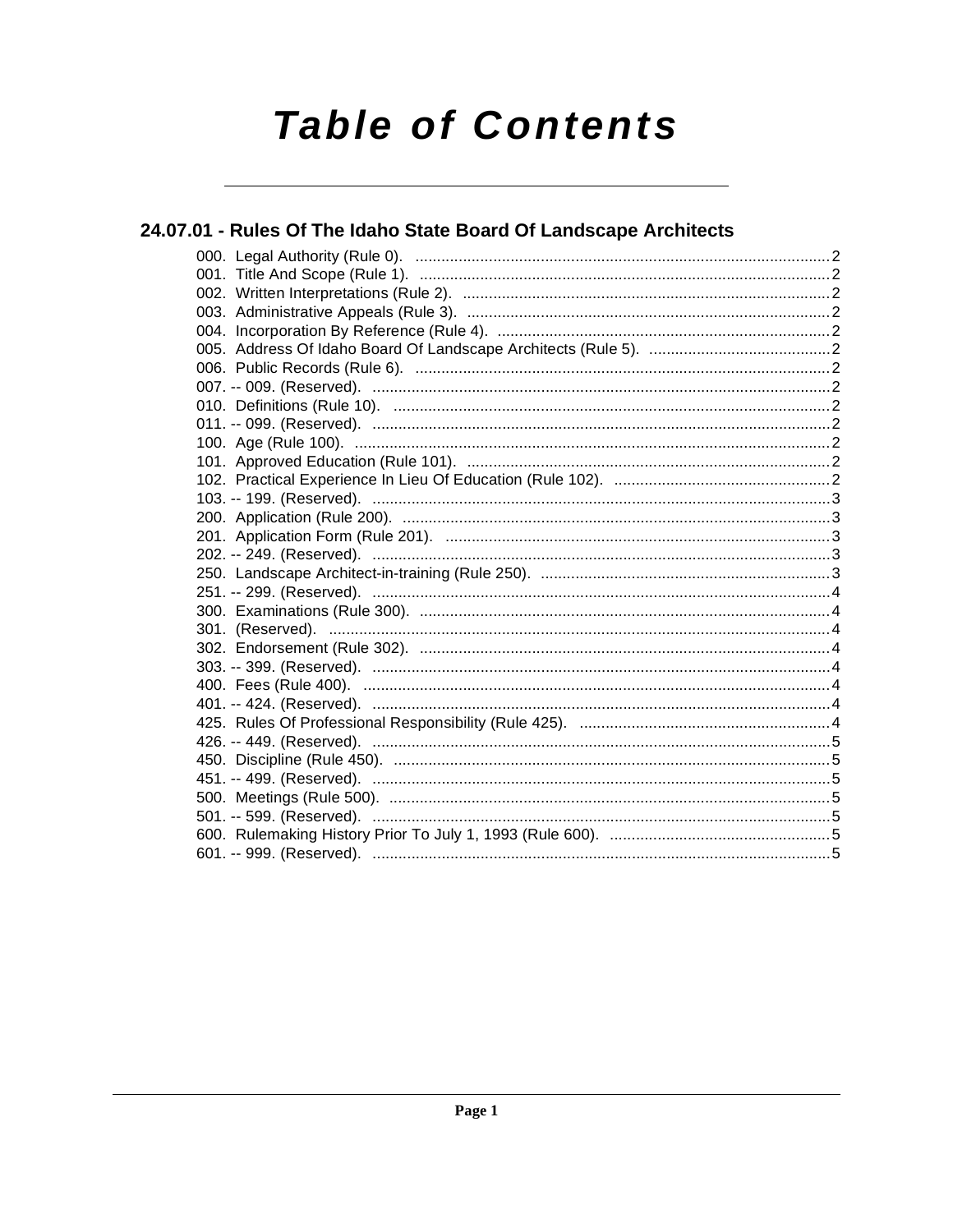#### **IDAPA 24 TITLE 07 CHAPTER 01**

#### <span id="page-1-0"></span>**24.07.01 - RULES OF THE IDAHO STATE BOARD OF LANDSCAPE ARCHITECTS**

#### <span id="page-1-1"></span>**000. LEGAL AUTHORITY (RULE 0).**

In accordance with Section 54-3003, Idaho Code, the Idaho State Board of Landscape Architects shall promulgate rules which implement the provisions of Chapter 30, Title 54, Idaho Code. (7-1-93)

#### <span id="page-1-2"></span>**001. TITLE AND SCOPE (RULE 1).**

These rules shall be cited as IDAPA 24.07.01, "Rules of the Idaho State Board of Landscape Architects". (11-25-94)

#### <span id="page-1-3"></span>**002. WRITTEN INTERPRETATIONS (RULE 2).**

The board may have written statements which pertain to the interpretation of the rules of this chapter. Such interpretations, if any, are available for public inspection and copying at cost in the main office of the Bureau of Occupational Licenses. (3-20-04) Occupational Licenses.

#### <span id="page-1-4"></span>**003. ADMINISTRATIVE APPEALS (RULE 3).**

Administrative appeals shall be governed by the Administrative Procedure Act, Title 67, Chapter 52, Idaho Code. (3-20-04)

#### <span id="page-1-5"></span>**004. INCORPORATION BY REFERENCE (RULE 4).**

The document titled the Council of Landscape Architectural Registration Boards (CLARB) Model Rules of Professional Conduct as amended September 2002, referenced in Subsection 425, is herein incorporated by reference.  $(3-20-04)$ 

#### <span id="page-1-6"></span>**005. ADDRESS OF IDAHO BOARD OF LANDSCAPE ARCHITECTS (RULE 5).**

[The office of the Board of Landscape Architects is located within the Bureau of Occupational Licenses, Owyhee](mailto:lar@ibol.state.id.us) Plaza, 1109 Main Street, Suite 220, Boise, Idaho 83702-5642. The phone number of the Board is (208) 334-3233. The Board's FAX number is (208) 334-3945. The Board's e-mail address is lar@ibol.state.id.us. The Board's official web site is at www2.state.id.us/ibol/lar. (3-20-04) [web site is at](mailto:lar@ibol.state.id.us) www2.state.id.us/ibol/lar.

#### <span id="page-1-7"></span>**006. PUBLIC RECORDS (RULE 6).**

The records associated with the Board of Landscape Architects are subject to the provisions of the Idaho Public Records Act. Title 9, Chapter 3, Idaho Code. (3-20-04)

#### <span id="page-1-8"></span>**007. -- 009. (RESERVED).**

#### <span id="page-1-16"></span><span id="page-1-9"></span>**010. DEFINITIONS (RULE 10).**

|       | <b>Board.</b> The Idaho State Board of Landscape Architects, as prescribed in Section 54-3001(c), Idaho |
|-------|---------------------------------------------------------------------------------------------------------|
| Code. | $(7-1-93)$                                                                                              |

**02. Bureau**. The Bureau of Occupational Licenses as prescribed in Sections 54-3003 and 67-2602, Idaho Code. (3-20-04)

#### <span id="page-1-10"></span>**011. -- 099. (RESERVED).**

#### <span id="page-1-14"></span><span id="page-1-11"></span>**100. AGE (RULE 100).**

Minimum age - eighteen (18) years. (7-1-93)

#### <span id="page-1-15"></span><span id="page-1-12"></span>**101. APPROVED EDUCATION (RULE 101).**

An approved college or school of landscape architecture shall have a landscape architecture program accredited by the American Society of Landscape Architects, or shall substantially meet the accrediting standards of the ASLA as may be determined by the Board. (3-20-04) may be determined by the Board.

#### <span id="page-1-17"></span><span id="page-1-13"></span>**102. PRACTICAL EXPERIENCE IN LIEU OF EDUCATION (RULE 102).**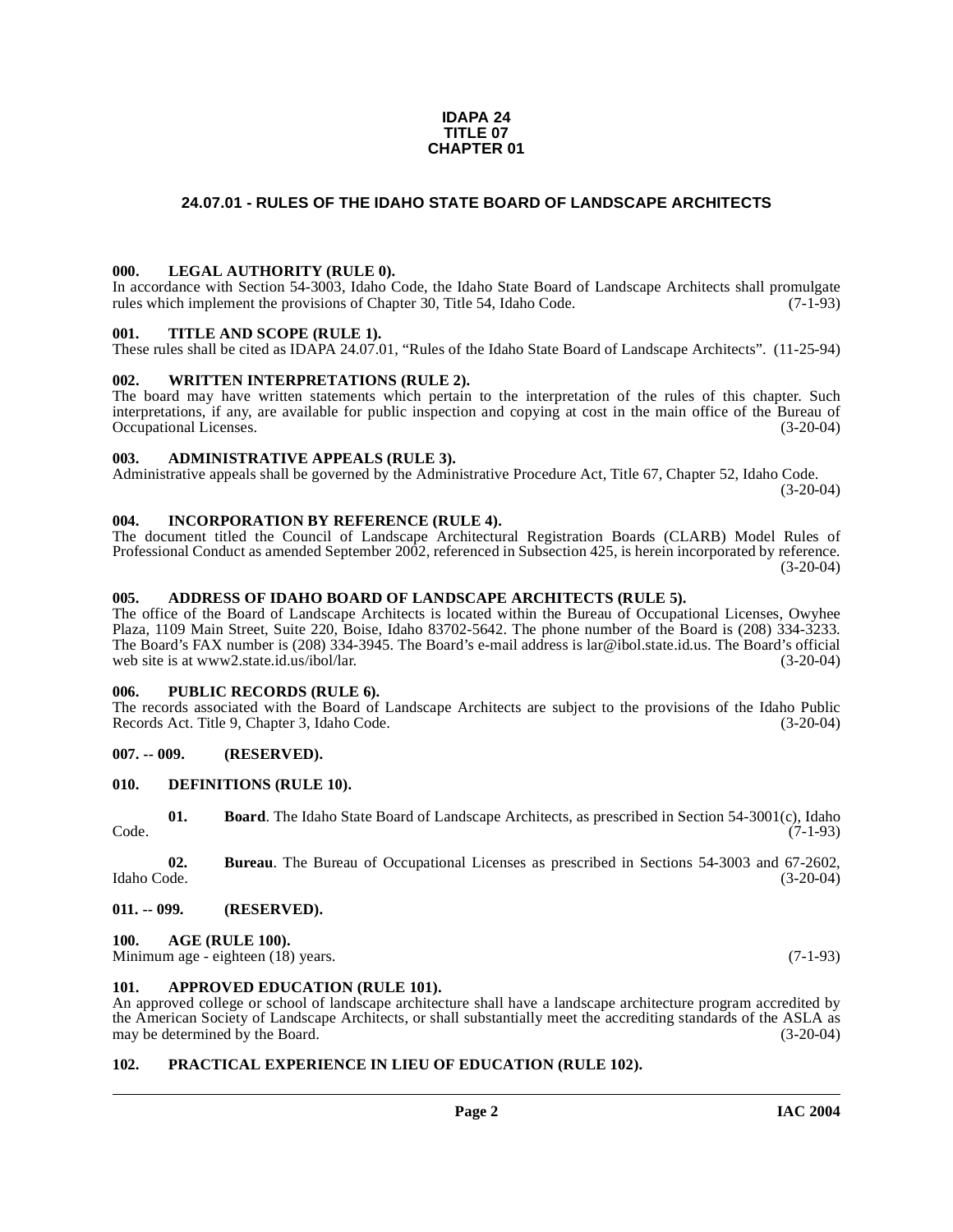An applicant shall document at least eight (8) years of actual practical experience in landscape architecture in lieu of graduation from an approved college or school of landscape architecture. Such experience shall establish the applicant's education in those subjects and areas contained in the curriculum of an approved college or school of landscape architecture. No less than fifty percent (50%) of such practical experience shall be under the supervision of a licensed landscape architect. (3-20-04) a licensed landscape architect.

#### <span id="page-2-0"></span>**103. -- 199. (RESERVED).**

#### <span id="page-2-6"></span><span id="page-2-1"></span>**200. APPLICATION (RULE 200).**

Each applicant for licensure shall submit a complete application together with the required fees to the Board. An application shall be made on the uniform application form adopted by the Board and furnished to the applicant by the Bureau. An application shall not be reviewed by the Board until all required information is furnished and the required fees paid. (3-20-04)  $f$ ees paid.  $(3-20-04)$ 

### <span id="page-2-5"></span><span id="page-2-2"></span>**201. APPLICATION FORM (RULE 201).**

<span id="page-2-9"></span>**01. Reference Requirements**. Applicants are required to furnish the Board four (4) references two (2) must be currently licensed Idaho Landscape Architects. All references must be from competent individuals who are well acquainted with the applicant's character and professional ability. (3-20-04)

**02. Materials Submitted To Board**. All required applications, statements, fees and other documentation must be submitted to the Board in care of the Bureau of Occupational Licenses, and shall include:

(3-20-04)

- <span id="page-2-8"></span>**a.** A passport photograph taken within thirty (30) days of the date of application; (3-20-04)
- **b.** Documentation of being at least eighteen (18) years of age at the time of application; and (3-20-04)
- **c.** Either certification of graduation from an approved college or school of landscape architecture; or (3-20-04)

**d.** Documentation of all actual landscape architectural or other applicable experience signed by the person under whose supervision the work was performed, giving kind and type of work done, together with dates of employment. (3-20-04)

**03. Deadlines**. To be considered by the Board, completed applications must be received by the Bureau at least thirty (30) days prior to the first day of the month in which the Board will meet. Applications for examination must be filed with the Bureau of Occupational Licenses by April 1 for the June examination, or October 1 for the December examination. (3-20-04)

### <span id="page-2-3"></span>**202. -- 249. (RESERVED).**

### <span id="page-2-7"></span><span id="page-2-4"></span>**250. LANDSCAPE ARCHITECT-IN-TRAINING (RULE 250).**

An individual may represent themselves as a landscape architect-in-training only under the following conditions: (3-20-04)

**01. Qualifications**. Any person who is at least eighteen (18) years of age and has graduated from an approved college or school of landscape architecture, or who documents at least eight (8) years of actual practical experience in landscape architecture approved by the board. (3-20-04) experience in landscape architecture approved by the board.

**02. Supervision**. Each landscape architect-in-training shall be employed by and work under the direct supervision of an Idaho licensed landscape architect. (3-20-04)

**03. Prohibitions**. A landscape architect-in-training shall not sign or seal any plan, specification, or other document, and shall not engage in the practice of landscape architecture except under the direct supervision of an Idaho licensed landscape architect.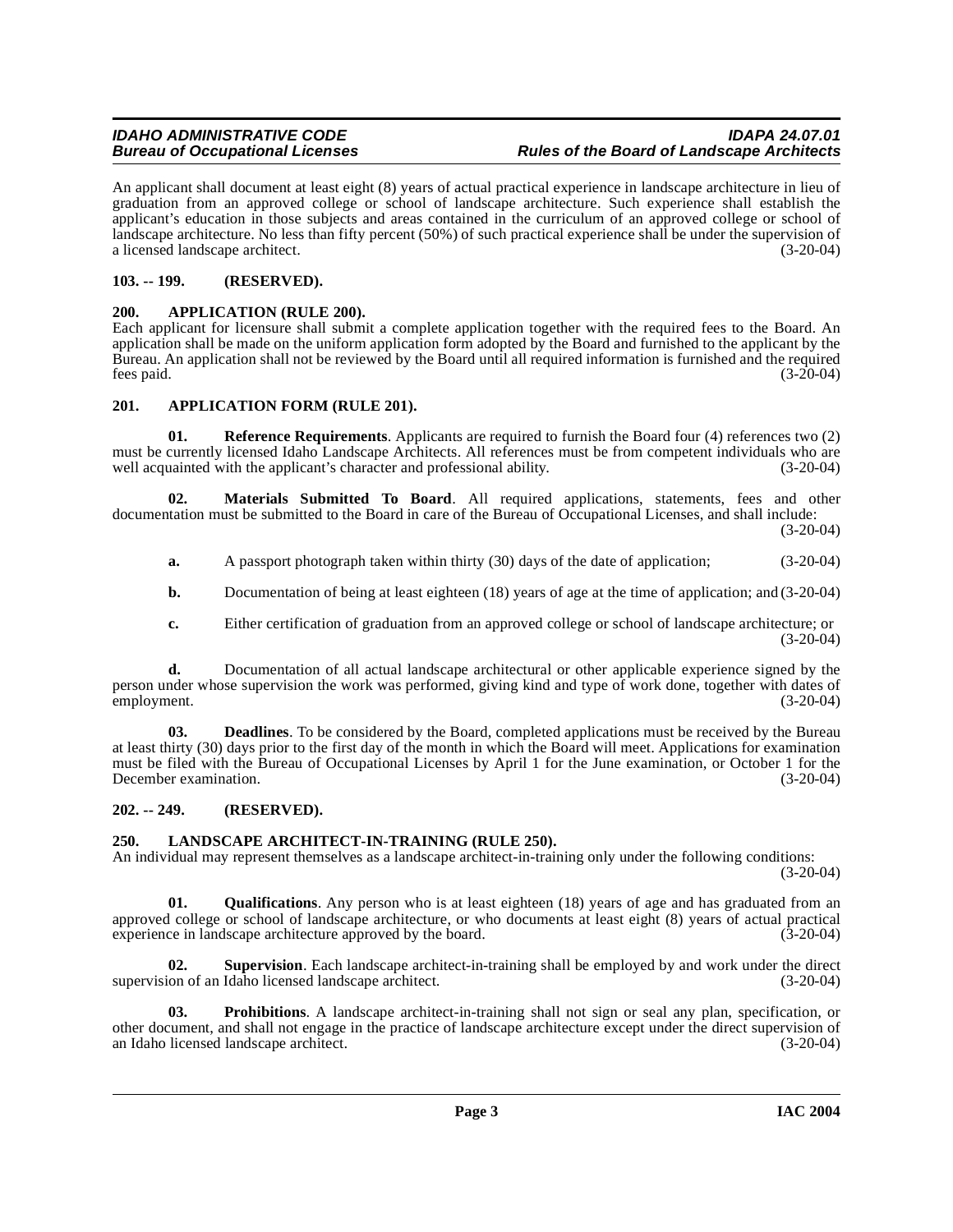**04. Registration**. Each landscape architect-in-training shall register with the Board on forms provided by the Bureau of Occupational Licenses that shall include the names and addresses of their employer, and supervisor.  $(3-20-04)$ 

#### <span id="page-3-0"></span>**251. -- 299. (RESERVED).**

#### <span id="page-3-10"></span><span id="page-3-1"></span>**300. EXAMINATIONS (RULE 300).**

The examination shall be that published by the Council of Landscape Architectural Registration Boards.<br>Examinations will be in the months of June and December. (3-20-04) Examinations will be in the months of June and December.

<span id="page-3-13"></span>**01. Minimum Passing Score**. The minimum passing score for each section of the examination shall be seventy-five percent (75%). (7-1-93)

<span id="page-3-11"></span>**02. Failing A Section Of Exam**. An applicant failing any section of the examination will be required to retake only that section failed. (7-1-93)

<span id="page-3-17"></span>**03. Required Forms**. Each applicant approved for examination must provide notice of intent to sit for examination on a form approved by the board. Notice of intent to sit for examination must be filed with the Bureau of Occupational Licenses by April 1 for the June examination, or October 1 for the December examination. (3-20-04)

**04. Reexamination**. Applicants applying for reexamination must file an application of intent to sit for examination by April 1 for the June examination, or October 1 for the December examination. The fees for reexamination shall be the same as those for examination and must accompany the application of intent to sit.

(3-20-04)

#### <span id="page-3-2"></span>**301. (RESERVED).**

#### <span id="page-3-3"></span>**302. ENDORSEMENT (RULE 302).**

The board may approve the registration and licensure of an applicant who holds a current license in another state and who has successfully passed the Landscape Architect Registration Examination as required by Section 300 or holds a current Council of Landscape Architectural Registration Boards certificate. (3-20-04)

#### <span id="page-3-4"></span>**303. -- 399. (RESERVED).**

#### <span id="page-3-12"></span><span id="page-3-5"></span>**400. FEES (RULE 400).**

Fees are not refundable, therefore, applications should not be filed unless the applicant can meet all requirements.

(7-1-93)

<span id="page-3-8"></span>**01. Application Fee**. Application Fee (Original-Reapplication-Endorsement) One hundred dollars  $(3-20-04)$ 

<span id="page-3-9"></span>**02. Examination Fees**. Examination fees will be as established by the council of landscape architectural registration boards. (3-20-04)

**03. Original License And Annual License Fee**. Original license and annual license fee - One hundred (3-20-04) dollars  $(\$100)$ .

<span id="page-3-16"></span><span id="page-3-15"></span><span id="page-3-14"></span>**04.** Reinstatement Fee. Reinstatement fee - Twenty-five dollars (\$25). (7-1-93)

**05. Processing Fee**. Applicants for examination must submit a twenty-five dollar (\$25) processing fee, with the examination fees and the application fee. (3-20-04) together with the examination fees and the application fee.

#### <span id="page-3-6"></span>**401. -- 424. (RESERVED).**

#### <span id="page-3-7"></span>**425. RULES OF PROFESSIONAL RESPONSIBILITY (RULE 425).**

<span id="page-3-18"></span>**01. Rules of Professional Responsibility**. The CLARB model rules of professional conduct as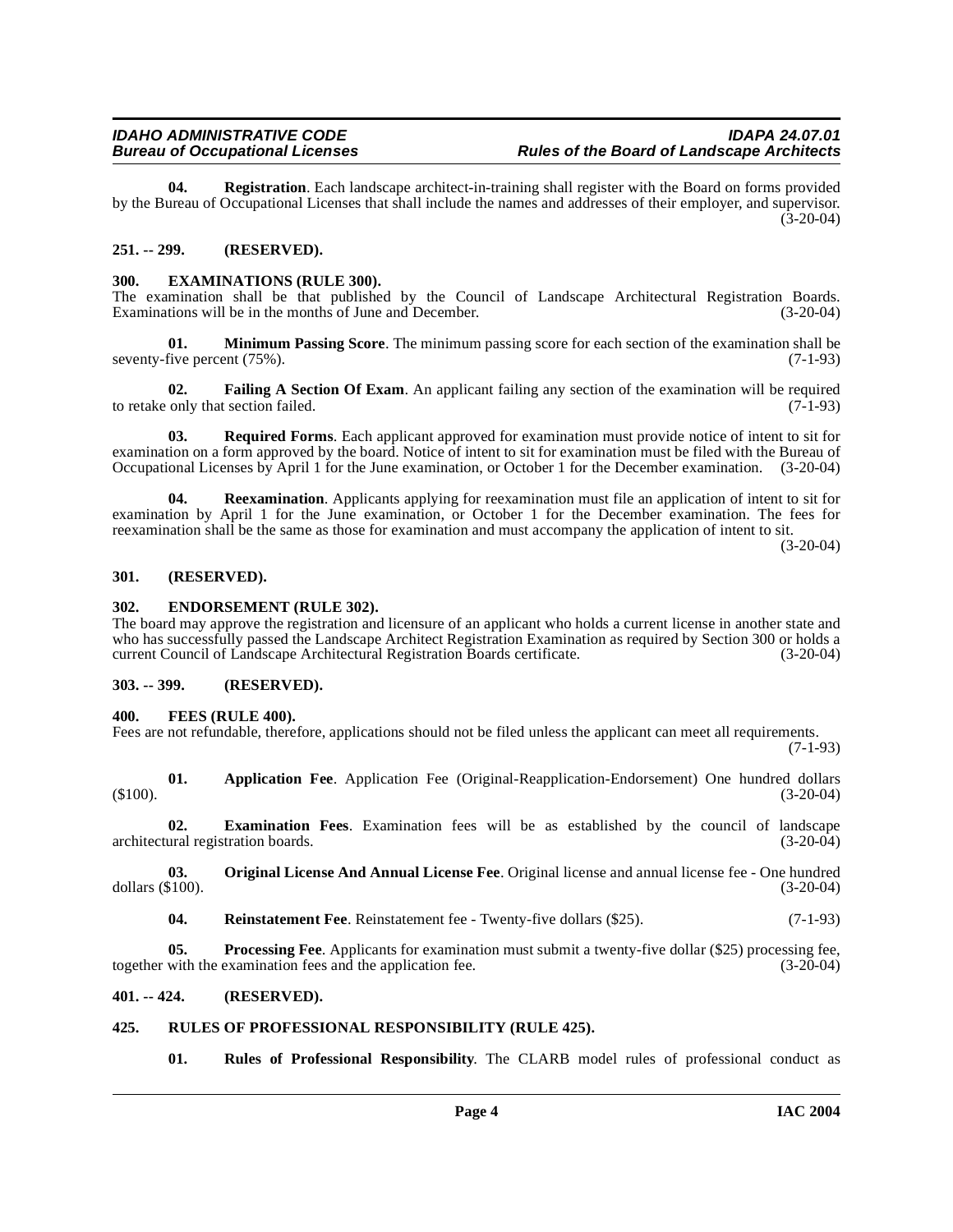amended September 2002 are hereby adopted as the Rules of Professional Responsibility for all Idaho licensed landscape architects.

**02. Violation Of The Rules of Professional Responsibility**. The Board will take action against a licensee under Section 54-3004(5), Idaho Code, who is found in violation of the Rules of Professional Responsibility.  $(3-20-04)$ 

#### <span id="page-4-0"></span>**426. -- 449. (RESERVED).**

#### <span id="page-4-8"></span><span id="page-4-1"></span>**450. DISCIPLINE (RULE 450).**

<span id="page-4-7"></span>**01.** Civil Fine. The Board may impose a civil fine not to exceed one thousand dollars (\$1,000) upon a d landscape architect for each violation of Section 54-3004. Idaho Code. (3-18-99) registered landscape architect for each violation of Section 54-3004, Idaho Code.

**02. Costs And Fees**. The Board may order a registered landscape architect to pay the costs and fees incurred by the Board in the investigation or prosecution of the licensee for violation of Section 54-3004, Idaho Code. (3-18-99)

#### <span id="page-4-2"></span>**451. -- 499. (RESERVED).**

#### <span id="page-4-9"></span><span id="page-4-3"></span>**500. MEETINGS (RULE 500).**

Board meetings will be held in April and October of each year and at such other times as the Board deems necessary.  $(3-20-04)$ 

#### <span id="page-4-4"></span>**501. -- 599. (RESERVED).**

<span id="page-4-5"></span>**600. RULEMAKING HISTORY PRIOR TO JULY 1, 1993 (RULE 600).** Re-adopt all existing Rules, to be effective August 18, 1992. (7-1-93)

<span id="page-4-6"></span>**601. -- 999. (RESERVED).**